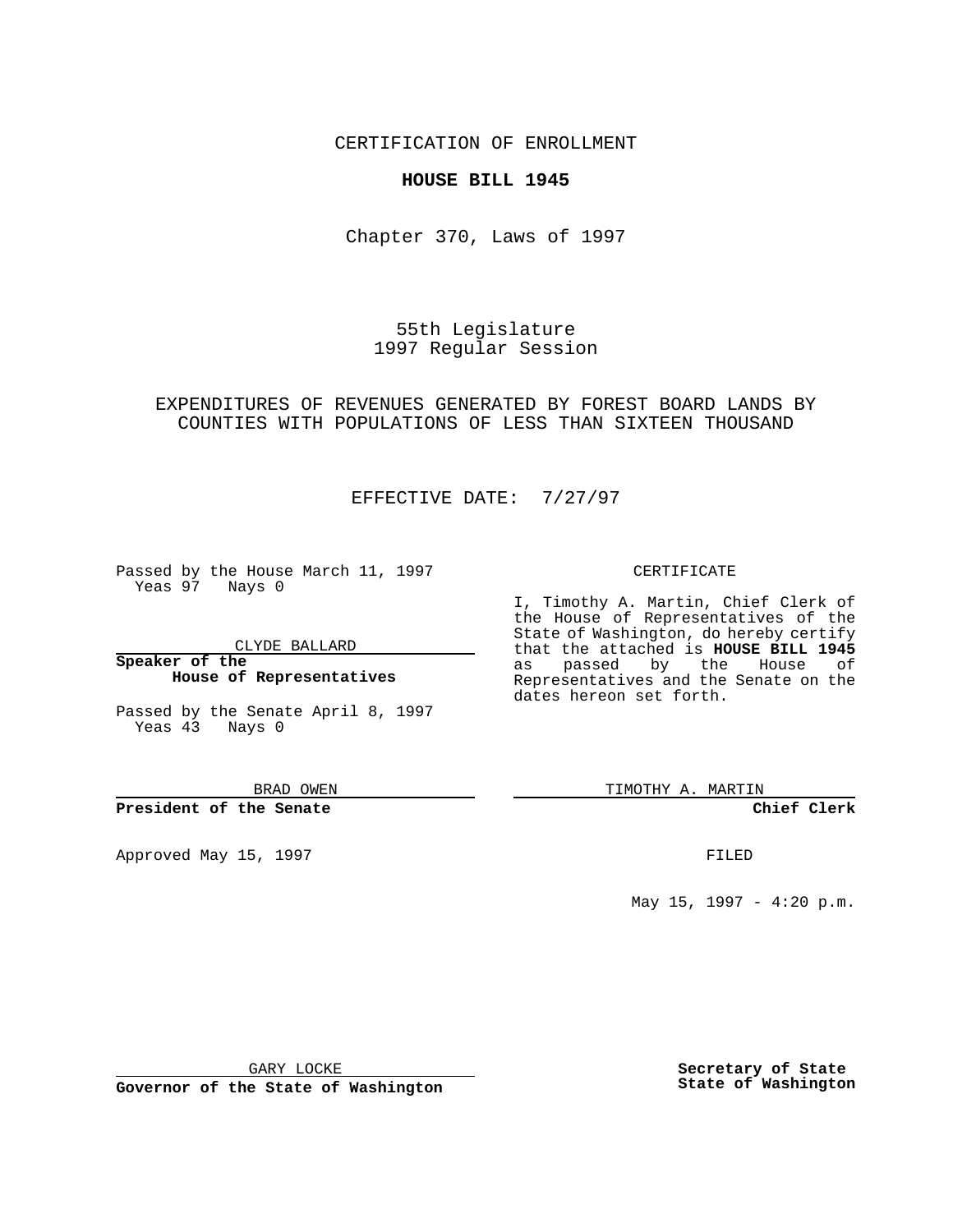## **HOUSE BILL 1945** \_\_\_\_\_\_\_\_\_\_\_\_\_\_\_\_\_\_\_\_\_\_\_\_\_\_\_\_\_\_\_\_\_\_\_\_\_\_\_\_\_\_\_\_\_\_\_

\_\_\_\_\_\_\_\_\_\_\_\_\_\_\_\_\_\_\_\_\_\_\_\_\_\_\_\_\_\_\_\_\_\_\_\_\_\_\_\_\_\_\_\_\_\_\_

Passed Legislature - 1997 Regular Session

**State of Washington 55th Legislature 1997 Regular Session By** Representatives Dunn and Boldt

Read first time 02/14/97. Referred to Committee on Natural Resources.

 AN ACT Relating to county expenditures of revenues generated by forest board lands; and amending RCW 76.12.030.

BE IT ENACTED BY THE LEGISLATURE OF THE STATE OF WASHINGTON:

 **Sec. 1.** RCW 76.12.030 and 1991 c 363 s 151 are each amended to read as follows:

 If any land acquired by a county through foreclosure of tax liens, or otherwise, comes within the classification of land described in RCW 76.12.020 and can be used as state forest land and if the department deems such land necessary for the purposes of this chapter, the county shall, upon demand by the department, deed such land to the department and the land shall become a part of the state forest lands.

 Such land shall be held in trust and administered and protected by the department as other state forest lands. Any moneys derived from 14 the lease of such land or from the sale of forest products, oils, gases, coal, minerals, or fossils therefrom, shall be distributed as follows:

 (1) The expense incurred by the state for administration, reforestation, and protection, not to exceed twenty-five percent, which rate of percentage shall be determined by the board of natural